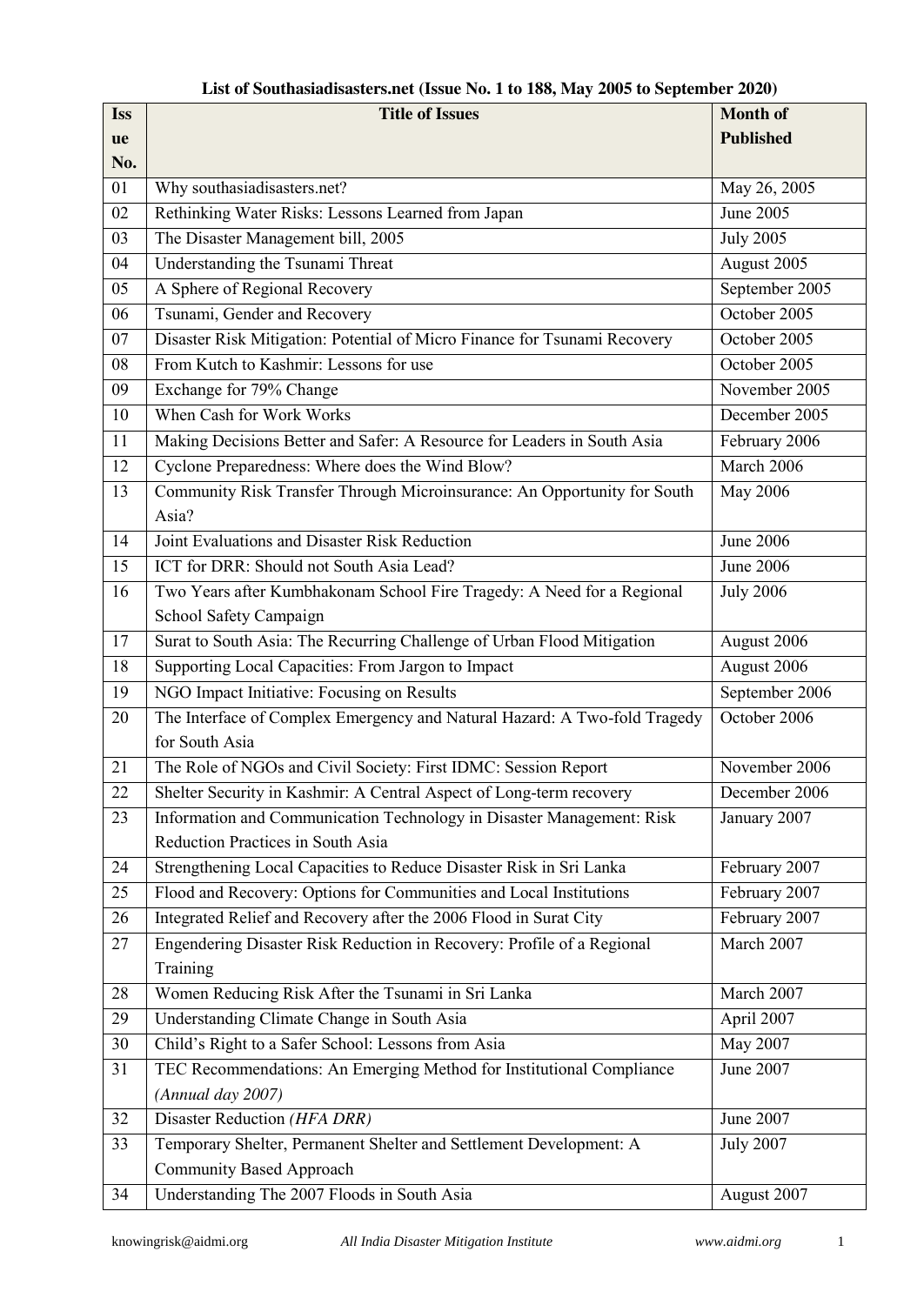| 35 | Learn to Manage Your Own Risk: Tips from Asian Disaster Risk Reduction        | August 2007      |
|----|-------------------------------------------------------------------------------|------------------|
| 36 | 2007 Floods in South Asia: Understanding for Action                           | September 2007   |
| 37 | Innovating in Emergencies                                                     | September 2007   |
| 38 | Civil Society Consultation on DIFID's Plan for Working with Three Indias      | September 2007   |
| 39 | 2007 Floods in South Asia: From Impact to Knowledge                           | October 2007     |
| 40 | Do Disaster Recovery Programmes Build Resilience? Learning to Measure in      | October 2007     |
|    | Sri Lanka                                                                     |                  |
| 41 | The Right Disaster? Human Rights and Dignities in Disaster Response: An       | November 2007    |
|    | Agenda for the 2 <sup>nd</sup> Asian Ministerial Conference                   |                  |
| 42 | Is Inclusion on your Emergency Response Agenda?                               | December 2007    |
| 43 | The Impact of Microinsurance in South Asia                                    | January 2008     |
| 44 | The Potential of Index-based Insurance for Disaster Management in India       | February 2008    |
| 45 | Long-term Recovery in Earthquake-affected Kashmir: Perspectives from Civil    | March 2008       |
|    | Society                                                                       |                  |
| 46 | The Community-based Last-mile Early Warning System                            | April 2008       |
| 47 | Empowering Local Governments for Sustainable Disaster Risk Management         | <b>May 2008</b>  |
| 48 | Long-term Recovery in Earthquake-affected Kashmir: Community Perspectives     | <b>June 2008</b> |
| 49 | School-based Disaster Risk Reduction: Lessons for South Asia                  | <b>July 2008</b> |
| 50 | Reducing Risk: Learning and Doing                                             | <b>July 2009</b> |
| 51 | Climate Change Adaptation: What it will take in Asia                          | August 2008      |
| 52 | Community-based Disaster Management: Good Practice in Risk Reduction          | August 2008      |
|    | from Kashmir                                                                  |                  |
| 53 | Kashmir Earthquake Review: Progress under the HFA                             | August 2008      |
| 54 | Cyclone Nargis                                                                | September 2008   |
| 55 | Institutionalizing Disaster Risk Reduction in Schools: Lessons for South Asia | October 2008     |
| 56 | Tsunami Recovery and Reform in South Asia: Two Years of Progress and          | February 2009    |
|    | Lessons from the TEC Regional Stream                                          |                  |
| 57 | Asia Under Climate Threat: Role of Civil Society and Media                    | March 2009       |
| 58 | Exploring Disaster Risk Reduction in Higher Education: A Scoping Study        | December 2009    |
| 59 | Safety Audit: First Step Towards Making Schools Safer                         | April 2009       |
| 60 | Disaster Risk Reduction Through Research and Education                        | May 2009         |
| 61 | Using the Red Cross Code of Conduct to Evaluate Flood Support in Bihar        | June 2009        |
| 62 | Reducing Risk in Livelihood and Shelter: Lessons from Two Years of Bihar      | <b>July 2009</b> |
|    | Flood Recovery                                                                |                  |
| 63 | Bihar Floods 2007: What Has Been Done?                                        | August 2009      |
| 64 | DRR Education and Safety of Children: Efforts by Community and Local          | September 2009   |
|    | Institutions                                                                  |                  |
|    |                                                                               |                  |
| 65 | South Asian Tsunami Recovery Efforts: Achievements and Challenges After       | October 2009     |
|    | Five Years                                                                    |                  |
| 66 | Enriching Climate Change Education in Asia: An Effort to Make Schools Safer   | November 2009    |
| 67 | Involving Communities, Civil Society and NGOs in Disaster Management:         | December 2009    |
|    | Second IDMC 2009                                                              |                  |
| 68 | Community-Based Disaster Risk Reduction: Resilient Communities of Gujarat     | March 2010       |
|    | taking Disaster Risk Reduction and Climate Change Adaptation Actions          |                  |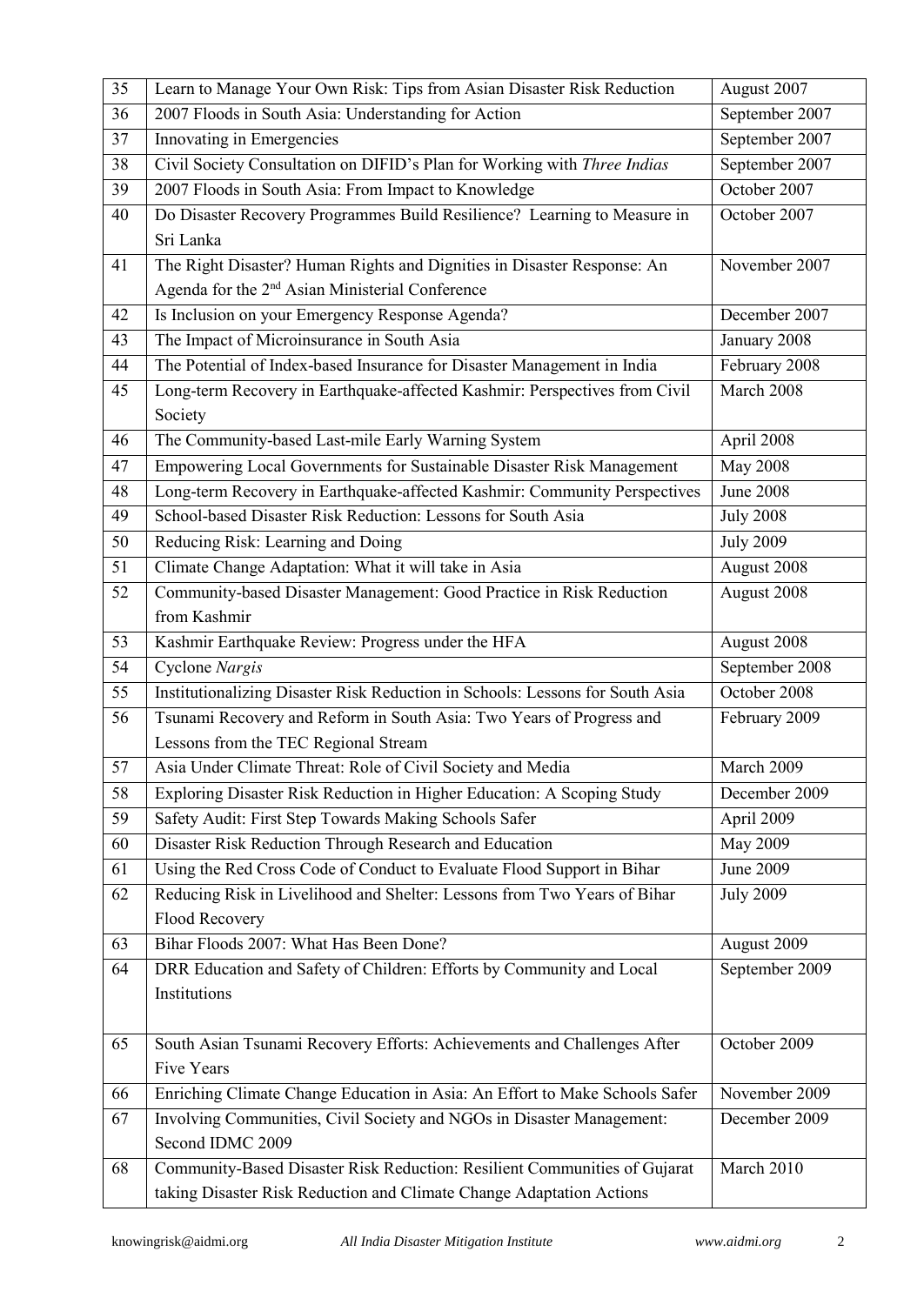| 69  | Death burst in Leh                                                          | August 2010      |
|-----|-----------------------------------------------------------------------------|------------------|
| 70  | Is China Better at Protecting its Economic Growth from Disaster Risks?      | September 2010   |
| 71  | Building Youth Leadership in Disaster Risk Reduction                        | October 2010     |
| 72  | Regionalizing The Best Disaster Risk Reduction Practices: Third Regional    | December 2010    |
|     | Disaster Preparedness Workshop                                              |                  |
| 73  | Community-to-Community Learning                                             | January 2011     |
| 74  | Promoting and Protecting Rights in Recovery                                 | February 2011    |
| 75  | Recovery from Floods in Bihar                                               | March 2011       |
| 76  | Humanitarian Accountability Standard: What Matters most in Humanitarian     | April 2011       |
|     | Action?                                                                     |                  |
| 77  | Understanding Risk and Intervening to Increase Resilience with Vulnerable   | June 2011        |
|     | Communities                                                                 |                  |
| 78  | Community Managed Disaster Risk Reduction: Upward and Onward                | <b>July 2011</b> |
| 79  | Participatory Hazard, Vulnerability and Capacity Assessment: Practice and   | August 2011      |
|     | Theory                                                                      |                  |
| 80  | Long-term Recovery in Hilly Areas: Leh-Ladakh Cloudburst                    | September 2011   |
| 81  | School-based Disaster Risk Reduction: Making Education Safer                | November 2011    |
| 82  | Sikkim Earthquake: What does it Take for Locally Owned Recover?             | February 2012    |
| 83  | Micro insurance for Disaster Risk Reduction: Post Disaster Recovery of Poor | March 2012       |
| 84  | Reducing Risks through Community-Based Disaster Risk Reduction              | May 2012         |
| 85  | Community Managed Disaster Risk Reduction in High Altitude Regions          | June 2012        |
| 86  | Making District Disaster Management Plan Pro-Poor                           | <b>July 2012</b> |
| 87  | Strengthened and Enhanced Disaster Resilience of High Risk Coastal          | October 2012     |
|     | Communities                                                                 |                  |
| 88  | Towards Climate Smart Disaster Risk Reduction in Asia                       | November 2012    |
| 89  | Process Oriented District Disaster Management Planning: Pilots in India     | December 2012    |
| 90  | Making Guwahati Prepared                                                    | December 2012    |
| 91  | Putting Children at the Heart of Disaster Risk Reduction                    | January 2013     |
| 92  | Learning School Safety for Making Education Safer                           | April 2013       |
| 93  | Ecosystem Based Disaster Management Planning                                | June 2013        |
| 94  | Towards HFA 2: Emerging Insights from the Grassroots                        | <b>July 2013</b> |
| 95  | Floods in Uttarakhand: A New Relief Deal                                    | August 2013      |
| 96  | The Child, The School and The Town                                          | September 2013   |
| 97  | Children and Climate-Smart Disaster Risk Reduction Approaches               | September 2013   |
| 98  | Building Back Better: A More Resilient Sikkim Post 2011 Earthquake          | October 2013     |
| 99  | When Preparedness Works: Case of Cyclone Phailin                            | October 2013     |
| 100 | New Generation of Risk Reducers                                             | November 2013    |
| 101 | Capturing DRR Voices Since 2005                                             | January 2014     |
| 102 | Climate Smart Disaster Risk Management in Action                            | December 2013    |
| 103 | Towards HFA2: Addressing Local Level Action                                 | January 2014     |
| 104 | Towards a Resilient Future: Children and Disasters                          | February 2014    |
| 105 | Addressing HFA2: Building Community Resilience                              | February 2014    |
| 106 | Adaptation to Climate Change: Linking DRR with Micro insurance              | March 2014       |
| 107 | We Can Not Leave Everything to God: Children and Crowd Management in        | March 2014       |
|     | Schools                                                                     |                  |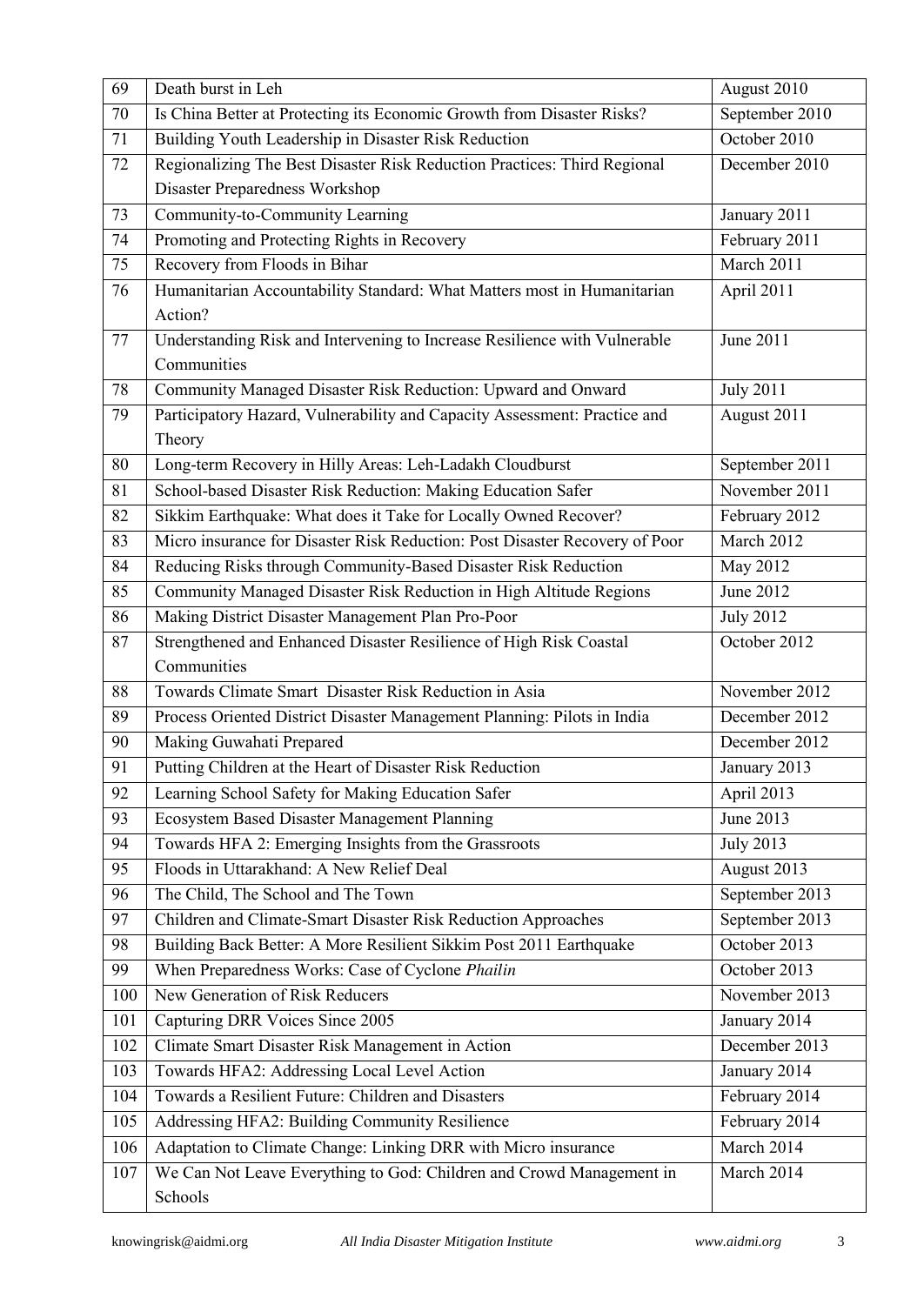| 108                                                                                    | Children in Urban Space: Making Child Friendly Cities                                | March 2014       |
|----------------------------------------------------------------------------------------|--------------------------------------------------------------------------------------|------------------|
| 109                                                                                    | Envisioning Resilience: Towards Climate Compatible Development                       | April 2014       |
| 110                                                                                    | Adaptation in Retrospect: Perspectives from Successful Community-Based               | April 2014       |
|                                                                                        | <b>Adaptation Interventions</b>                                                      |                  |
| 111                                                                                    | Safeguarding Schools: Safer Schools for Safer Education                              | May 2014         |
| 112                                                                                    | Preparing for the 6 <sup>th</sup> AMCDRR                                             | June 2014        |
| 113                                                                                    | Adding to the Agenda for the 6 <sup>th</sup> AMCDRR                                  | <b>June 2014</b> |
| 114                                                                                    | <b>Towards Urban Resilience</b>                                                      | <b>July 2014</b> |
| 115                                                                                    | DRR in Hilly Regions: Challenges in Sikkim and other Hilly States                    | <b>July 2014</b> |
| 116                                                                                    | Managing Risk and Reducing Vulnerability in Humanitarian Action                      | August 2014      |
| 117                                                                                    | Risk Sensitive Heritage Conservation in Sikkim                                       | September 2014   |
| 118                                                                                    | Climate Change and the Himalayas                                                     | September 2014   |
| 119                                                                                    | Overcoming Implementation Challenges for the HFA2: New Areas, Newer                  | October 2014     |
|                                                                                        | Insights                                                                             |                  |
| 120                                                                                    | Managing Urban Risks in HFA2                                                         | November 2014    |
| 121                                                                                    | <b>Addressing Humanitarian Effectiveness</b>                                         | December 2014    |
| 122                                                                                    | <b>Building Resilience for All</b>                                                   | December 2014    |
| 123                                                                                    | Towards Climate Compatible Development in India                                      | January 2015     |
| 124                                                                                    | Successful Community-Based Adaption in India                                         | January 2015     |
| 125                                                                                    | Children, Disasters and Cities of India                                              | February 2015    |
| 126                                                                                    | Managing Risk and Building Resilience in Humanitarian Action in India                | February 2015    |
| 127                                                                                    | Understanding Drought in India                                                       | March 2015       |
| 128                                                                                    | Challenges of Urban Resilience in India                                              | March 2015       |
| 129                                                                                    | Voices of Leadership from South Asia                                                 | April 2015       |
| 130                                                                                    | Risk Insurance and Adaptation: Managing Urban Risks                                  | May 2015         |
| 131                                                                                    | Humanitarian Action after Nepal Earthquake: Agenda for IAP                           | May 2015         |
| 132                                                                                    | Local Level Planning to Cope with Heat Waves in India                                | June 2015        |
| 133                                                                                    | Disaster Micro insurance: An Innovation for Transformation                           | <b>July 2015</b> |
| 134                                                                                    | Rebuilding Nepal by Implementing SFDRR                                               | <b>July 2015</b> |
| 135                                                                                    | Making Smart Cities Safe Cities, Children and Risk                                   | August 2015      |
| 136                                                                                    | Children and Humanitarian Assistance in South Asia                                   | September 2015   |
| 137                                                                                    | Humanitarian Innovation for Child Development                                        | October 2015     |
| 138                                                                                    | Child Centered Disaster Management Planning                                          | November 2015    |
| 139                                                                                    | Urban Resilience and Children's Rights                                               | December 2015    |
| 140                                                                                    | Post COP 21 Paris: Now What?                                                         | December 2015    |
| 141                                                                                    | The State of Children in Asian Cities                                                | January 2016     |
| 142                                                                                    | Emergency Management Exercise (EMEx) in Assam: Building Sub National<br>Preparedness | February 2016    |
| 143                                                                                    | Youth Leadership in Long-term Recovery                                               | March 2016       |
| 144                                                                                    | South-South Cooperation in Action: Urban Resilience and Risk Transfer                | March 2016       |
| 145                                                                                    | Implementing COP21 Paris Agreement                                                   | April 2016       |
| 146                                                                                    | Building Resilience for All: Lessons from Assam for Asia                             | May 2016         |
| 147                                                                                    | Towards Drought Free India                                                           | <b>June 2016</b> |
| 148                                                                                    | First SFDRR Aligned National Disaster Management Plan                                | <b>July 2016</b> |
| 149                                                                                    | Preparing for AMCDRR: A Strategic Agenda                                             | August 2016      |
| 150                                                                                    | Enriching The Asia Regional Plan: Inputs from India                                  | September 2016   |
| knowingrisk@aidmi.org<br>www.aidmi.org<br>All India Disaster Mitigation Institute<br>4 |                                                                                      |                  |